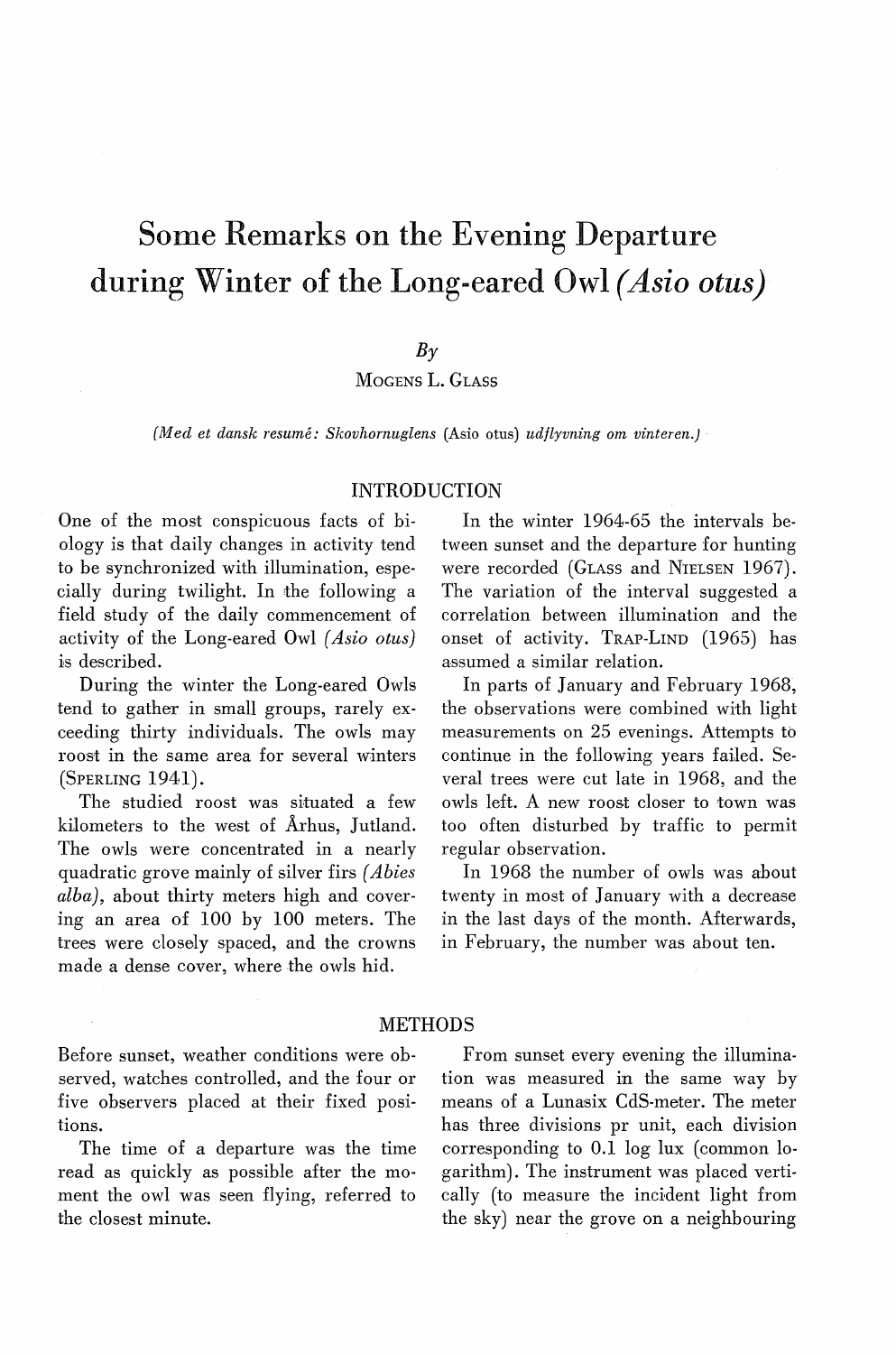field with a fairly free horizon. Influence of changes in the albedo of the surroundings was thus avoided. The correct (but impossible) place to measure the illumination would of course have been exactly where the roosting places were. NIELSEN (1963a) has, however, shown that there is a simple relationship between the illumination in the open and under a canopy, but it should be borne in mind that the illumination at the roosting places is considerably lower than the illumination measured.

It should be observed that the firs shielded the roosting places considerably from the reflexion of the fields surrounding the grove. This might be important, because in some periods the field were covered with snow.

The following rules were adopted for indication of illumination at the time of a departure:

a) Readings were made at even-numbered minutes, until the minimum limit of the meter was reached.

b) Departure at odd-numbered minute. No

marks on the scale between the values measured on the even-numbered minutes. Upper value chosen.

c) Departure at odd-numbered minute. A mark between the values measured. Value indicated by the mark chosen (linear interpol.).

For the calculation of the time of sunset and the end of civil twilight the Air Almanac was used. Calculations were made for the position of the grove:  $(10^{\circ}6'30''E;$ 56°8'30"N).

The crep unit (T.TETENS NIELSEN 1963b) was used in the treatment of the results. It is defined as :

> time of day - time of sunset duration of twilight

A standard illumination as a function of crep has been tabulated for a "practically clear sky" by E. TETENS NIELSEN (1963b). The deviation of the actual graph found on any one day from the standard values expresses the influence of atmospheric conditions (i. e. primarily clouds).

#### SIMULTANEOUS DEPARTURE OF SEVERAL OWLS

Usually all the owls had left for hunting within twenty minutes after the first departure. Simultaneous departure of several owls was frequently noticed. The largest number of owls departing together as a closed group in one direction was six. Most frequently the owls departing at the same time split up and left as groups or individuals in several directions. When a departure was recorded the observer raised a hand as a sign to other observers. By

means of this practice the observers soon got an impression of the tendency of the owls to leave at the same time. This was also a check on the simultaneousness of departures.

The following table, which illustrates this tendency, combines the records from 23 days. The last days with light measurements are excluded (few owls), and some preparatory days early in January included.

Table 1. Number of owls leaving at the same time. *Tabel I. Antal ugler, der forlader granerne på samme tid.* 

| Number of cases<br>Antal tilfælde                                                    | 197 | 45.         | 26 —         |  | $12 \t 4 \t 2 \t 4 \t 0$ |  |  |
|--------------------------------------------------------------------------------------|-----|-------------|--------------|--|--------------------------|--|--|
| Number of individuals leaving simultaneously<br>Antal individer der fløj ud samtidig |     | $2^{\circ}$ | $\mathbf{3}$ |  | 4 5 6 7 8                |  |  |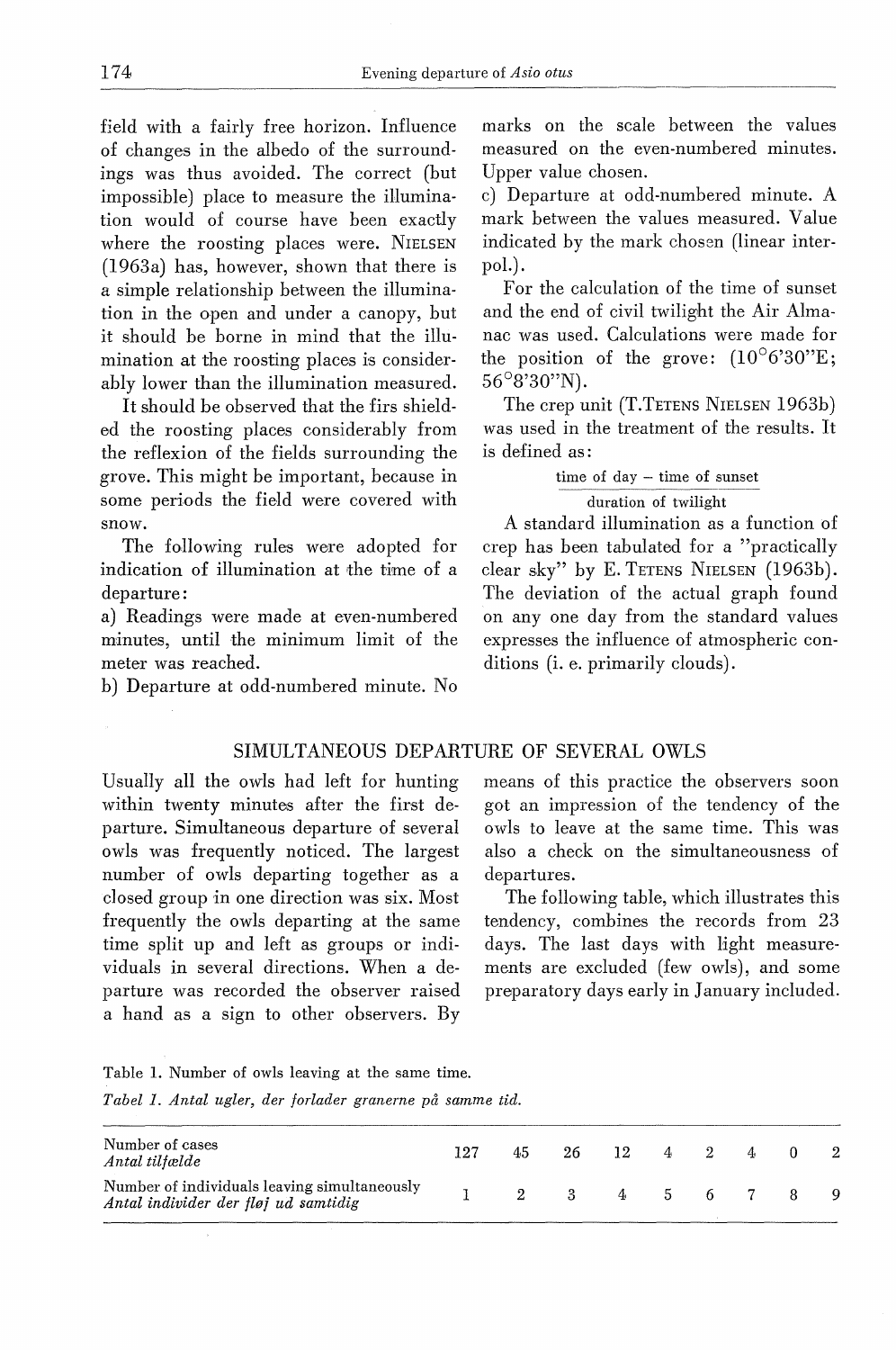# LIGHT AND THE ONSET OF ACTIVITY

Of the 421 records of departures 294 or nearly  $\frac{2}{3}$  of the cases were simultaneous departures of two or more individuals. In sorne cases the cause of the simultaneousness may be that the owls' motivation to depart is independently the same. But it seerns probable that such departures are more often due to imitation: the departure of one individual causes other owls to depart earlier than they would have done if the departure had not taken place. Consequently, to avoid errors when estimating the effect of illumination on the departure, only the first departure of the evening is considered.

Table 2 shows the relationship of the time of the first departure in M. E. T. and crep, and the actual illumination in that moment.

The distribution of the onset of activity in relation to illumination is illustrated separately in figure 1.

The time between the measurement of the values 0.98 log lux and 0.18 log lux was on the average 10 minutes. The maxi-



Fig. 1. The onset of activity of each day in relation to illumination.

*Fig. 1. Belysning ved hver dags første udflyvning.* 

mum value was 13 minutes, the minimum 7 minutes. These figures are mentioned to increase the understanding of the distribution.

The latest first departure took place 50 minutes later than the earliest one. Thus the onset of activity seems to depend much more on light than on time of day. This dependence is demonstrated by the following considerations.

Table 2. The table gives the time of departure, crep and log lux for each day of observation.

|  |  |  |  | Tabel 2. Tabellen viser for hver observationsdag     |  |
|--|--|--|--|------------------------------------------------------|--|
|  |  |  |  | tidspunktet, crep og log. lux for første udflyvning. |  |

| Date<br>Dato   | Time of departure<br>Tidspunkt<br>for udflyvnnig | Crep | Log. lux |
|----------------|--------------------------------------------------|------|----------|
| Jan. 12        | 16.53                                            | 0.93 | 0.68     |
| 13             | .52                                              | 0.89 | 0.48     |
| 14             | .54                                              | 0.89 | 0.48     |
| 15             | (Separate treatment.                             |      |          |
|                | Strong wind)                                     |      |          |
| 16             | .54                                              | 0.82 | 0.38     |
| 17             | .50                                              | 0.69 | 0.58     |
| 18             | .46                                              | 0.56 | 0.58     |
| 19             | .51                                              | 0.64 | 0.58     |
| 20             | .51                                              | 0.59 | 0.98     |
| 21             | .54                                              | 0.61 | 0.58     |
| 22             | 17.08                                            | 0.91 | 0.58     |
| 23             | 16.56                                            | 0.58 | 0.68     |
| 24             | 17.08                                            | 0.81 | 0.38     |
| 25             | .14                                              | 0.91 | 0.28     |
| 26             | .24                                              | 1.09 | 0.18     |
| 27             | .04                                              | 0.58 | 0.78     |
| 28             | .24                                              | 1.02 | 0.58     |
| 29             | .15                                              | 0.76 | 0.48     |
| 30             | .17                                              | 0.76 | 0.18     |
| 31             | (No observations)                                |      |          |
| Feb.<br>1      | (No observations)                                |      |          |
| $\overline{2}$ | (No observations)                                |      |          |
| 3              | .29                                              | 0.85 | 0.88     |
| 4              | .29                                              | 0.80 | 0.28     |
| 5              | .30                                              | 0.78 | 0.38     |
| 6              | .33                                              | 0.80 | 0.68     |
| $\overline{7}$ | .32                                              | 0.73 | 0.28     |
| 8              | (No observations).                               |      |          |
| 9              | .29                                              | 0.54 | 0.58     |
| 10             | .36                                              | 0.67 | 0.88     |
|                | Average Gennemsnit                               | 0.77 | 0.54     |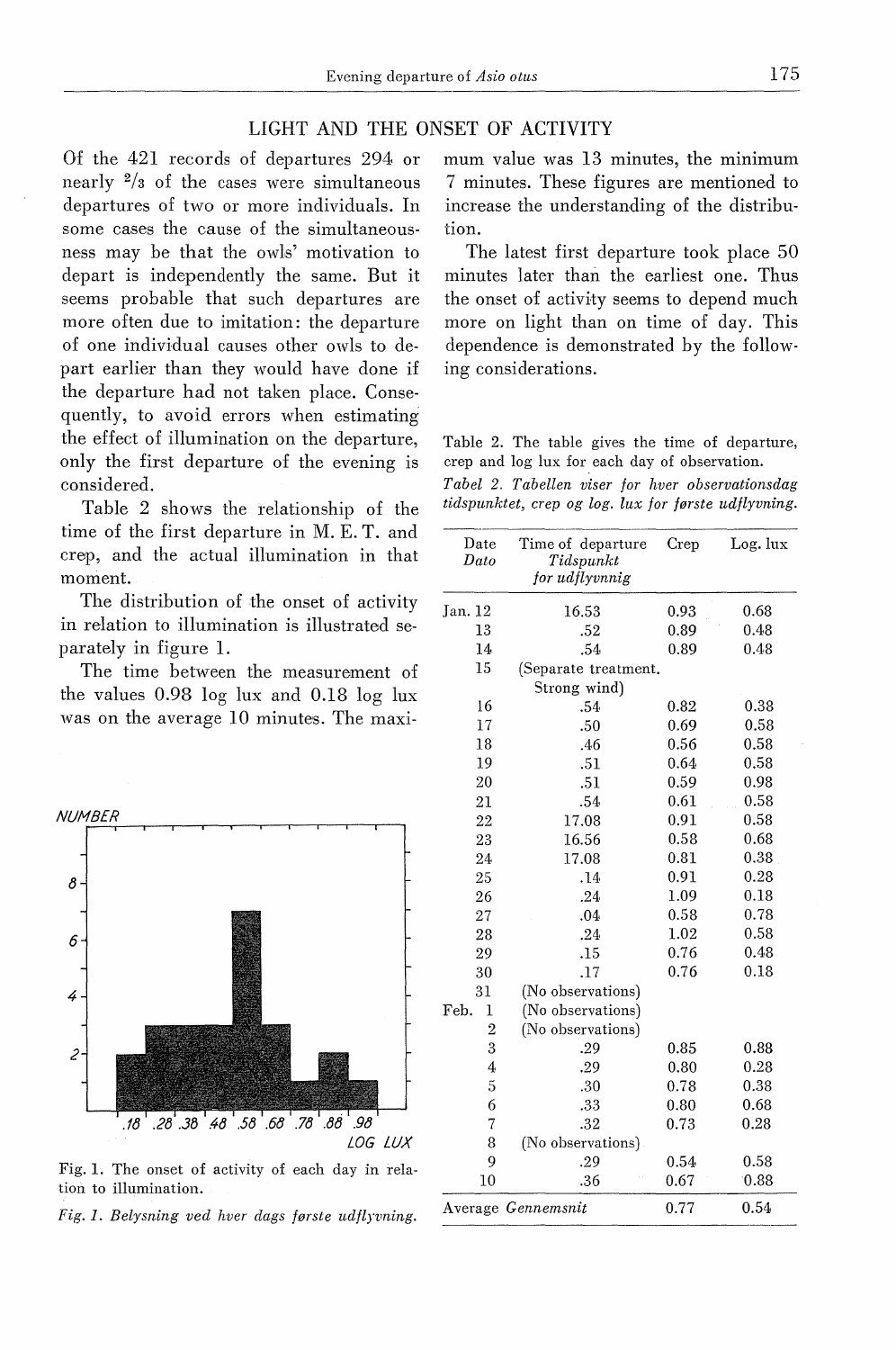If light is measured at the same place, but on different days, and if variable surroundings do not disturb the measurement, the variation in the time of day at which a certain illumination is measured will depend on change in the orbit of the sun and on the variable effect of atmospheric conditions. By changing the times to crep the variation caused by atmospheric conditions is isolated. This is done for the times of day at which 0.58 log lux was measured. This value is the one that can be read on

the meter closest to the average value of light at the first departure.

Now the crep values at 0.58 log lux and at the first departure can be correlated for each day to see whether or not they vary in the same way. The result is shown in fig. 2. The combination (0.84, 0.89) occurred on two days.

The result reveals that onset of aotivity is determined by illumination, and the influence of other variables, if any, is too small to be observed under normal conditions.

## THE EFFECTS OF STRONG WIND

The influence of wind on the departure has been discussed earlier (GLASS and NIELSEN 1967). In 1968 no special efforts were made to study the subject. One day, however. the weather was quite unusual. On the 15th of January the wind velocity was WNW, 18-22 m/sec. The sky was completely covered with clouds.

Only four owls were seen that evening as compared to 15-20 in the evenings be-

fore and after. At 0.18 log lux an owl was seen to the east, sheltered by the grove. It returned. Another owl left, flying close to the ground. A third owl was seen high over the trees "thrown" NE, as expressed by the observer. The fourth owl flew east on a level with the trees of the grove and tried to turn north, where it would be sheltered by some high trees. It did not succed and disappeared NE.



Fig. 2. Correlation between crep at 0.58 log lux and crep at the first departure at the evening.

*Fig. 2. Korrelation mellem crep ved*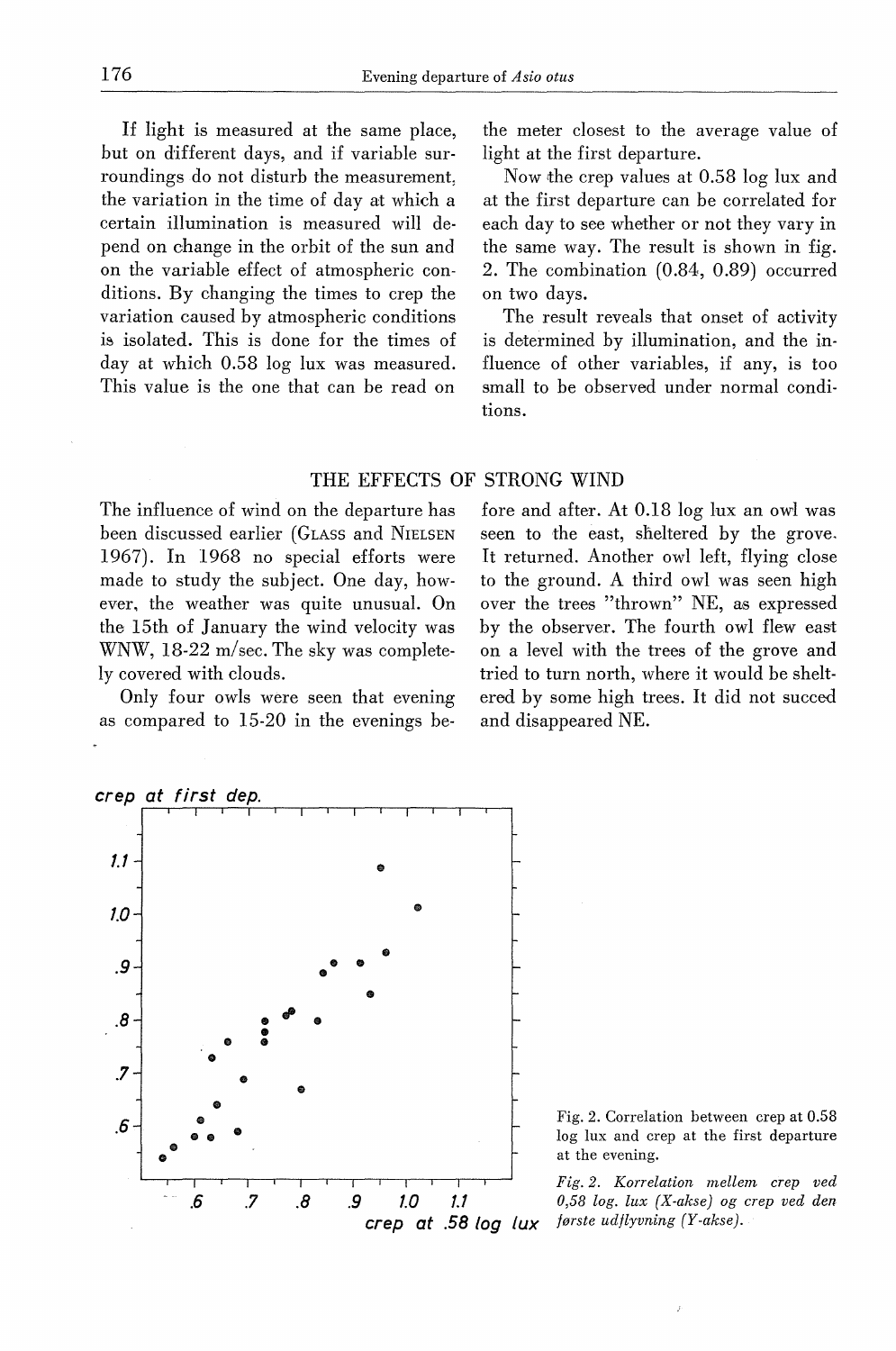# BEHAVIOUR OF THE OWLS DURING FLIGHT FROM THE GROVE

The owls did not always fly straight to the hunting areas. Sometimes they would circle or ascend in a spiral over the grove, before flying away. In the last part of January the behaviour grew more complicated, perhaps indicating some pair formation. From the 20th of January it was sometimes recorded that two owls flew towards each other and passed one another closely, in some cases several times. On one occasion  $(20th of January)$  two owls even hit each other. Sometimes the movements of the wings seemed exaggerated, and occasionally small sudden dives were seen.

After the lOth of February and until 15th of March two observes continued to study the behaviour. On the 25th of February a courtship flight was seen, including clapping of the wings. It continued for some days, but no breeding was seen.

#### *Example 1.10th of February:*

"... two owls over the field to the east of the grove. They fly towards each other, then turn and fly in opposite directionsturn again. One follows the other, ascending. They circle together, then separate again. One flies rather slowly. The other moves towards it and passes rapidly just below it. The owls circle until they turn directly towards each other. Then again one passes the other rapidly. They pass one another closely several more times, disappearing east." (From a report by CARSTEN LANGKILDE. A tape-recorder was used during the observation.)

# *Example 2. 16th of February:*

Two owls start from a dense grove of conifers, immediately north of the higher grove. They fly directly south beside one another for about 150 meters. The height of flight is roughly 30 meters. Suddenly they fly towards each other and their paths cross. They fly apart, then towards each other again. Together their paths roughly describe an ellipse. They pass one another rapidly, this time diving. This pattern occurs one more time. Then they disappear south behind some trees. At that time they are about 200 meters from the position where their paths first crossed. (Observed by the author. Paths of flight were drawn on a map and described.)

#### SUMMARY

In January and February 1968 some individuals of the Long-eared Owl *( Asio otus)*  were observed during 25 evenings. They roosted in a grove of silver firs close to Århus, Jutland. Light was measured from sunset and the times of departure for hunting of the owls were recorded. The results were:

1) Of the 421 records of departures, nearly two thirds of the cases were simultaneous departures of two or more individuals. 2) The first departure of the evening took place at an illumination varying between 0.98 log lux and 0.18 log lux, both values included. A further analysis shows that onset of activity is determined by illumination.

3) A strong wind completely disturbed the pattern of departure.

4) During flight from the grove two owls would sometimes fly towards each other and pass closely, eventually several times. This was seen from 20th January. The observations might indicate that pair formation was taking place.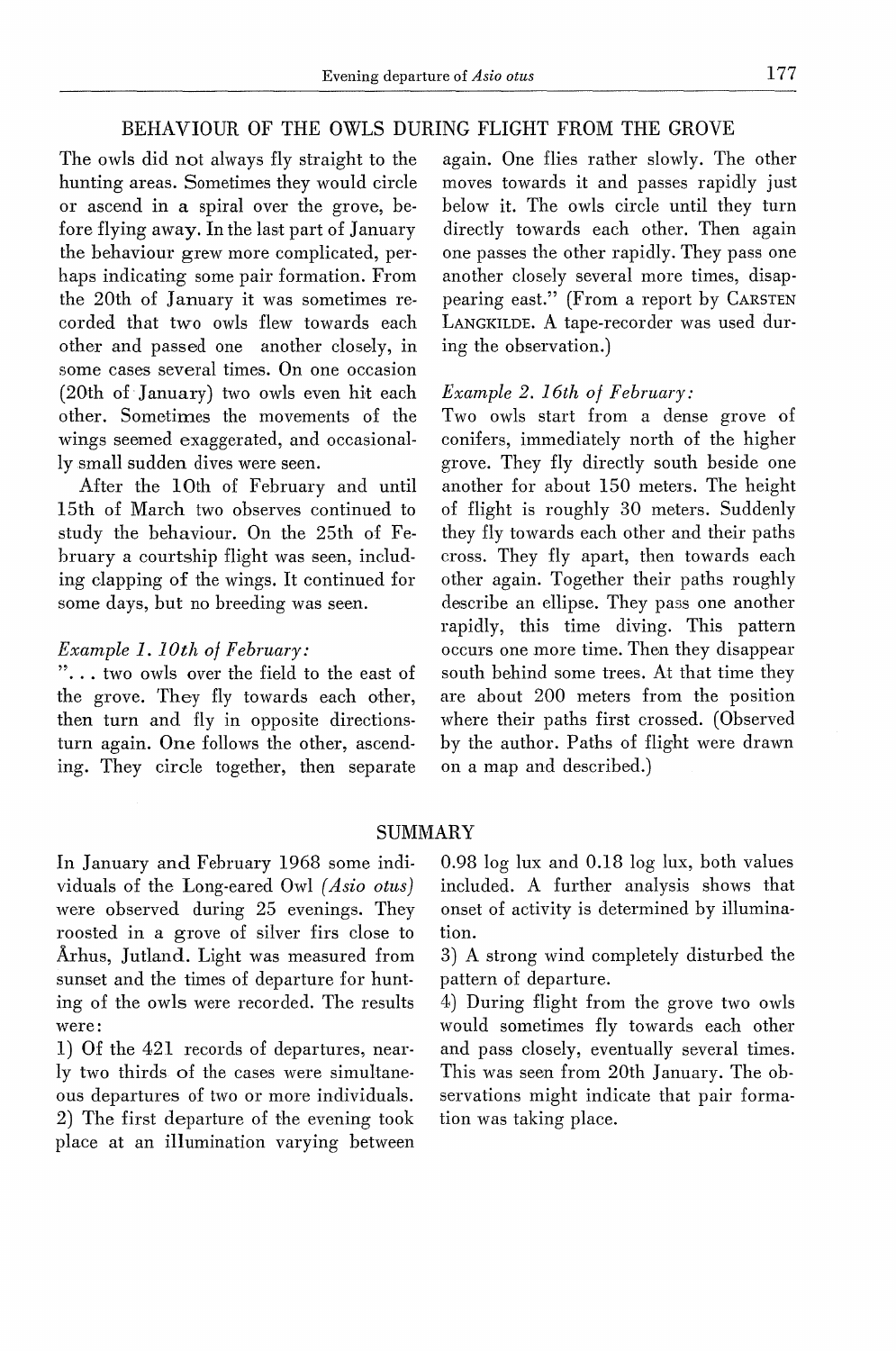#### ACKNOWLEDGEMENTS

The author wants to express his sincere thanks to dr. phil. ERIK TETENS NIELSEN for useful advice and critical reading of the manuscript.

It would not have been possible to carry out the study without the ready assistance of those who took part in the observations. The following observers recorded the departures on several evenings: FLEMMING CHRISTENSEN, PETER CHRISTENSEN, HELGE DETHLEFSEN, *]ØRN* ESKILDSEN, JENS GREGER-SEN, KAJ HALBERG, CARSTEN LANGKILDE, SØREN HØJAGER, TORBEN SØRENSEN.

CARSTEN LANGKILDE and the author observed together on many evenings after the lOth February. The author is indebted to LANGKILDE for working out a report on his observations.

My thanks is extended to DoROTHY GIRLING for critical reading of the English text.

Finally the author wants to express his gratitude to everyone who has taken part in helpful discussions on the observations.

# DANSK RESUME

*Skovhornuglens* (Asio otus) *udflyvning om vinteren.* 

Crep er defineret:

tid på dagen *+* tid for solnedgang

tusmørkets varighed

Angående crep og belysning se: E. TETENS NIEL-SEN 1963b.

Den værdi på målerskalaen, som er nærmest middelværdien for lys ved første udflyvning, er 0,58 log lux.

I Fig. 2 er crep variationen for denne lysstyrke indtegnet i forhold til crep-variationen for aftenens første udflyvning. Med andre ord: I figuren afsættes crep for den første udflyvning på en dag i forhold til crep for 0,58 log lux på samme dag. Talsættet (0,84., 0,89) forekom to gange. Den korrelation, som fremtræder, må betyde, at tidspunktet for udflyvning bestemmes af belysningen alene - eller, at andre faktorer under normale omstændigheder har meget ringe betydning.

3) En stærk storm den 15. jan. ændrede helt udflyvningens forløb. To ugler blev ført med vinden, en fløj ganske lavt, og en fjerde vendte tilbage til granerne. Resten viste sig ikke.

4) I den sidste tredjedel af jan. og i febr. sås ofte et samspil mellem to ugler, når to eller flere forlod granerne på samme tid. To ugler kunne flyve mod hinanden og passere tæt, oftest i dyk. Undertiden kunne flugtbanerne krydses gentagne gange. Andre samspil blev også set, og sidst febr. blev der konstateret tydelig pardannelse.

Denne undersøgelse behandler nogle Skovhornuglers udflyvning gennem 25 aftener i jan.-febr. 1968. Den er en fortsættelse af et tidligere arbejde (GLASS og NIELSEN 1967). Observationerne fandt sted ved en ca. 30 m høj granbevoksning, som er en del af Søskoven, vest for Århus. Granernes kroner danner et tæt dække, hvor 10-25 ugler sad om dagen.

Tiden for hver udflyvning blev noteret, og fra solnedgang blev lyset målt på lige minutter med en »Lunasix« CdS-måler.

#### Resultaterne:

l) Ofte forlod flere ugler granerne på samme tid. Tabel 1 viser samlet for 23 dage, hvor ofte forskellige antal forlod granerne samtidigt.

2) I fig. 1 er hver enkelt dags første udflyvning indtegnet i forhold til den lysstyrke, som blev målt, da den indtraf. Tiden, fra 0.98 log lux blev målt til 0.18 log lux måltes, var i gennmsnit 10 min., mindst 7 min. og højest 13 min.

For samme sted og i omgivelser, som ikke forstyrrer målingen, afhænger variationen i det klokkeslet, en bestemt lysstyrke måles, af solens gang og skydækkets (helt præcist: atmosfærens) indflydelse på belysningen. Ved at ændre klokkeslæt til crep kan den variation, som skyldes forskelle i skydække, isoleres.